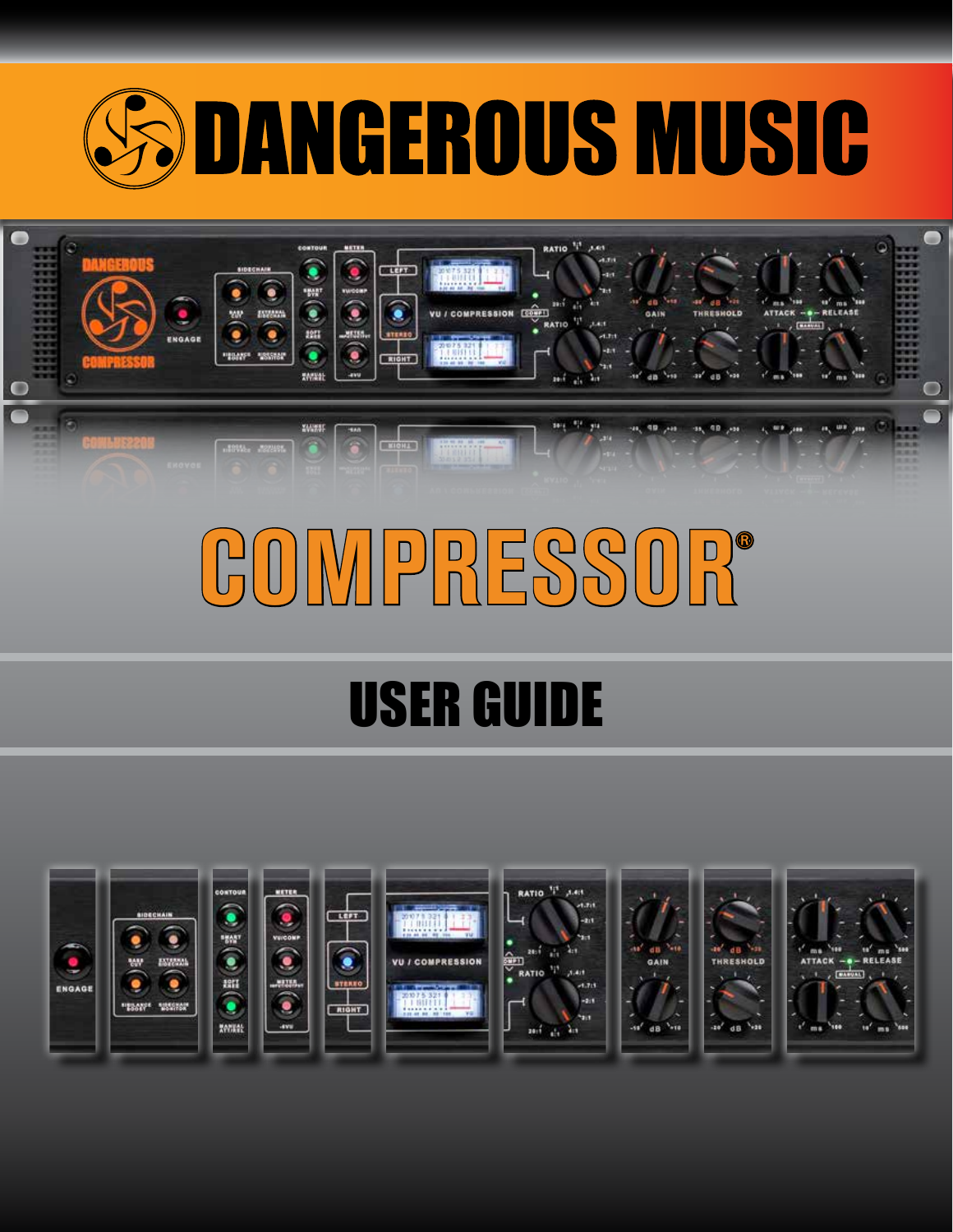#### SAFETY REVIEW

The Exclamation point within an equilateral triangle is intended to alert the user to the presence of important operating and maintenance (servicing) instructions in the literature accompanying this product

Certain precautions should be taken when using electrical products. Please observe the safety hints by reading the manual and obtaining qualified help if necessary to adhere to the precautions.



**!**

1. Always use a properly grounded power supply cord with this product. Please do not defeat the ground pin on the mains plug. This connection provides earth to the chassis and signal grounds inside the device for clean and quiet operation.



2. Avoid high temperature operation in equipment racks by providing air circulation. The number one killer of electronic gear is HEAT. Vented rack panels may look like wasted space to an interior decorator, but they look like beauty to a technician or equipment designer! If the front panel is hot, it is roasting inside the box.



3. Avoid areas of high magnetic fields. The steel chassis is designed to shield the circuits from EMI and RFI (magnetic and radio interference). When installing equipment in racks, it is prudent to put power amplifiers and large power supplies at least several rack spaces, if not in a different rack, away from equipment that deals with low level signals. Separation of high level and low level equipment can pre-empt trouble caused by heat and EMI.



4. Care should be taken to avoid liquid spills around equipment. If a spill occurs, please shut off the gear and disconnect the mains. A qualified technician should investigate accidents to prevent further equipment damage or personnel hazards caused by spills.



5. If one is uncomfortable with opening gear and changing jumpers or making adjustments, please seek qualified help if necessary.



6. If adjustments or jumper changes are required, please disconnect the mains plug before opening the top. Dropped screws or tools on a live circuit board can manifest themselves as burn marks and smoked components. While we feel your pain, (been there) subsequent damage is not covered by the warranty.

Dangerous Music Incorporated reserves the right to change the specifications or modify the designs of its equipment. Sending in the registration card is our way of keeping in touch with users of our equipment should this become necessary. Registration information is always kept confidential and never disclosed to third parties for any reason. Company contact information is on the last page of this manual.



**The CE sign on this product signifies the fact that this product has been tested and verified to conform to the applicable standards of 89/336/EEC.EN55103-1 (emissions) EN61000-2 (immunity) and EN60065:2002 (safety requirements)**

**This product uses components of the types and quantities that comply with the EC RoHS standard 2002/95/EC. A list of suppliers and materials is available from DMI. We tightly control production to use top quality materials.**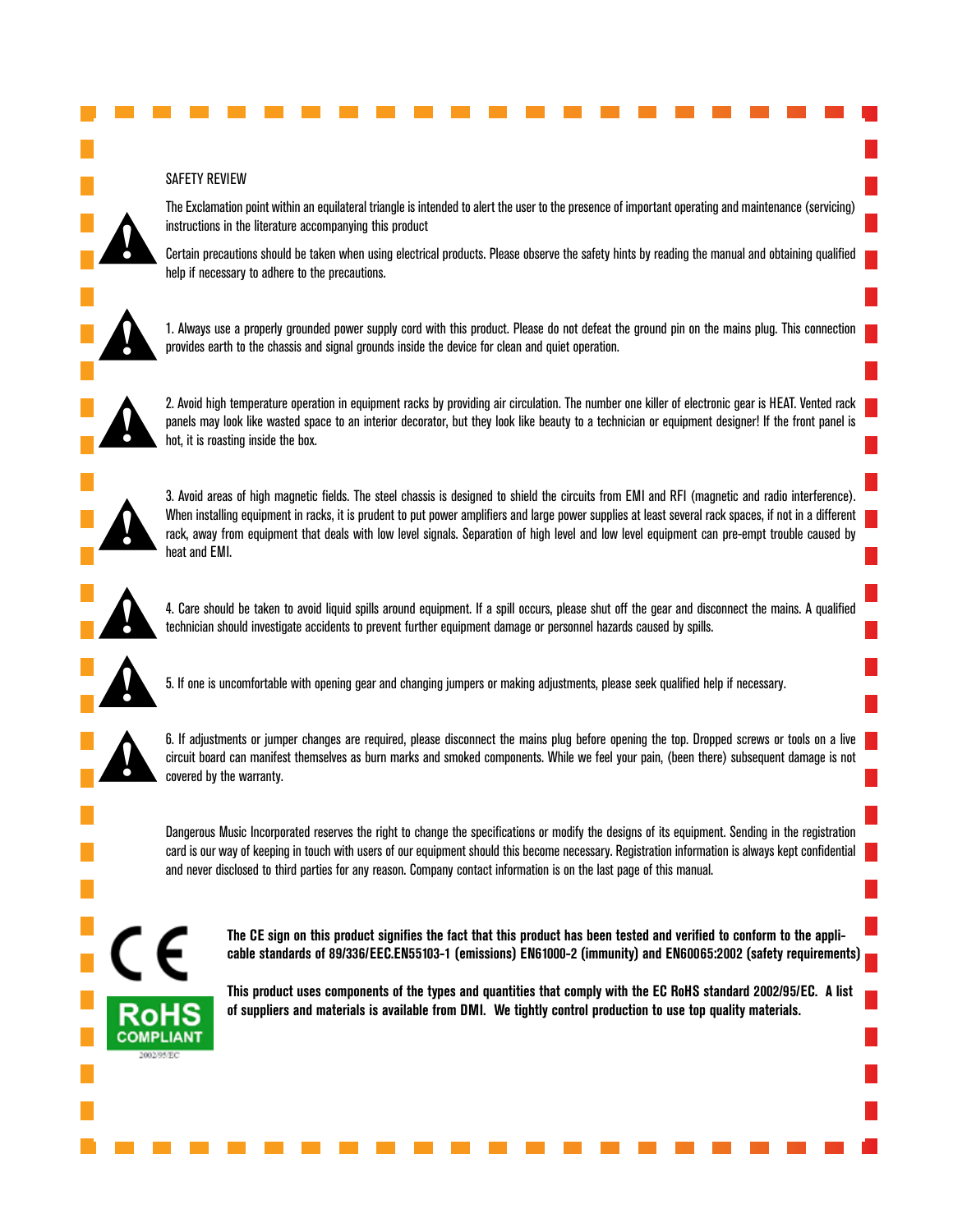

<span id="page-2-0"></span>Thank you for choosing products from the exciting and innovative line of Dangerous Music recording equipment. Many years of reliable service can be expected from our gear. This is made possible through careful design, construction, and component choices by recording industry veterans.

The Dangerous Music Compressor is designed to control dynamics without sacrificing timbre. There are comprehensive tips and application notes in this user's guide, so don't skip the read.

If you have any suggestions for applications or future products, feel free to forward them. We are users like you.



#### ABOUT DANGEROUS MUSIC

"Audio Integrity: non-negotiable." This is the credo upon which Dangerous Music is founded. Conceived and designed by end users—not by engineers in lab coats- the results are products that resurrect dynamic range, punch, intelligibility and emotion. These high-fidelity, uncompromising signal paths are achieved by harnessing over 20 years of Chris Muth's design wizardry; creator of infamous custom black boxes for world class facilities like Hit Factory, Masterdisk, Absolute Audio and Sterling Sound Mastering. Then the critical listening skills of golden-eared luminaries are applied, with the result being musical tools that fulfill the actual needs of today's flexible computer based studio.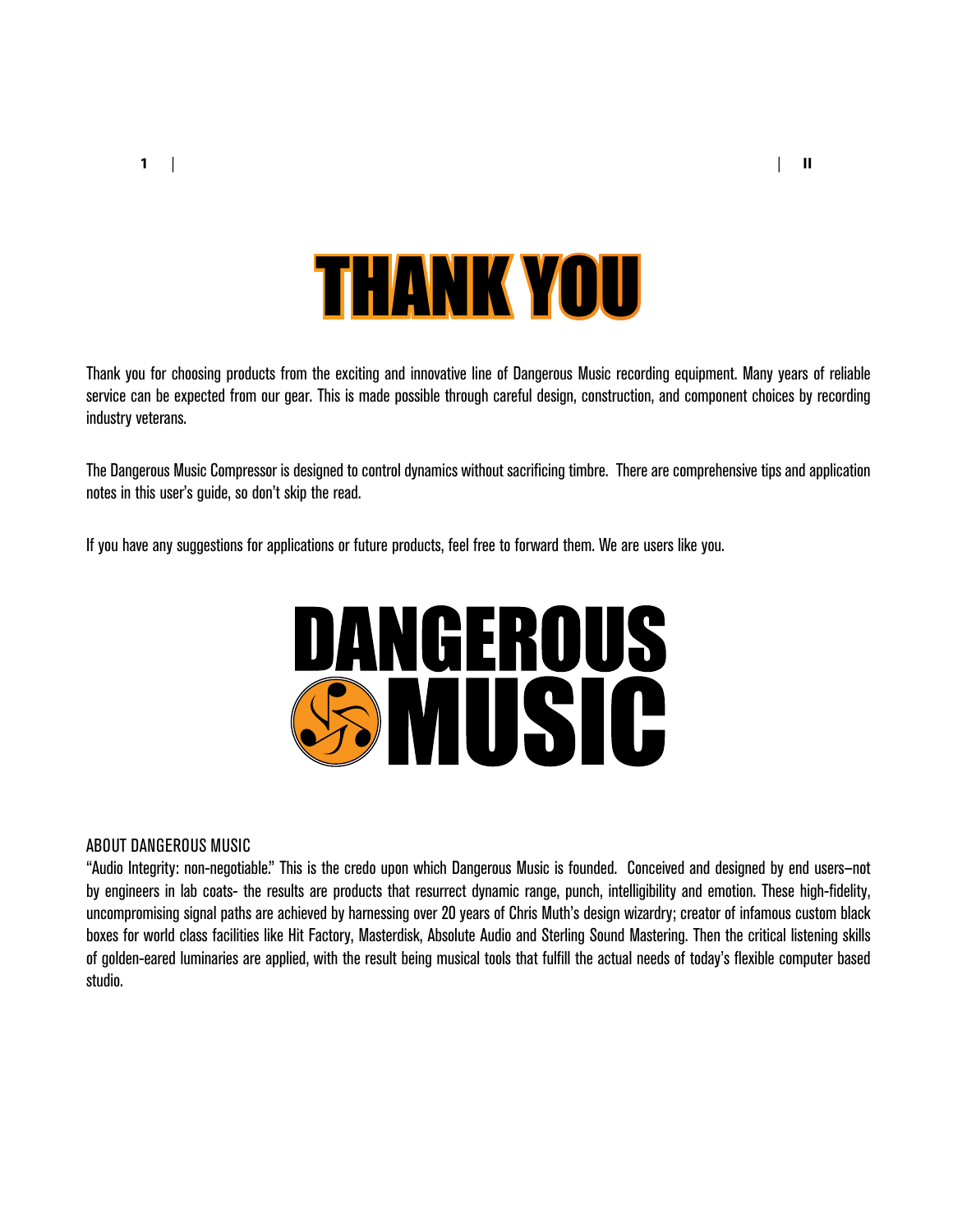**iii** | DANGEROUS MUSIC

### TABLE OF CONTENTS

| Overview                                                          |    |
|-------------------------------------------------------------------|----|
| <b>COMPRESSOR Rear Panel Features &amp; Benefits</b>              |    |
| <b>COMPRESSOR Front Panel Features, Benefits &amp; Connection</b> | 3  |
| <b>Specifications</b>                                             | 13 |
| Warranty                                                          | 14 |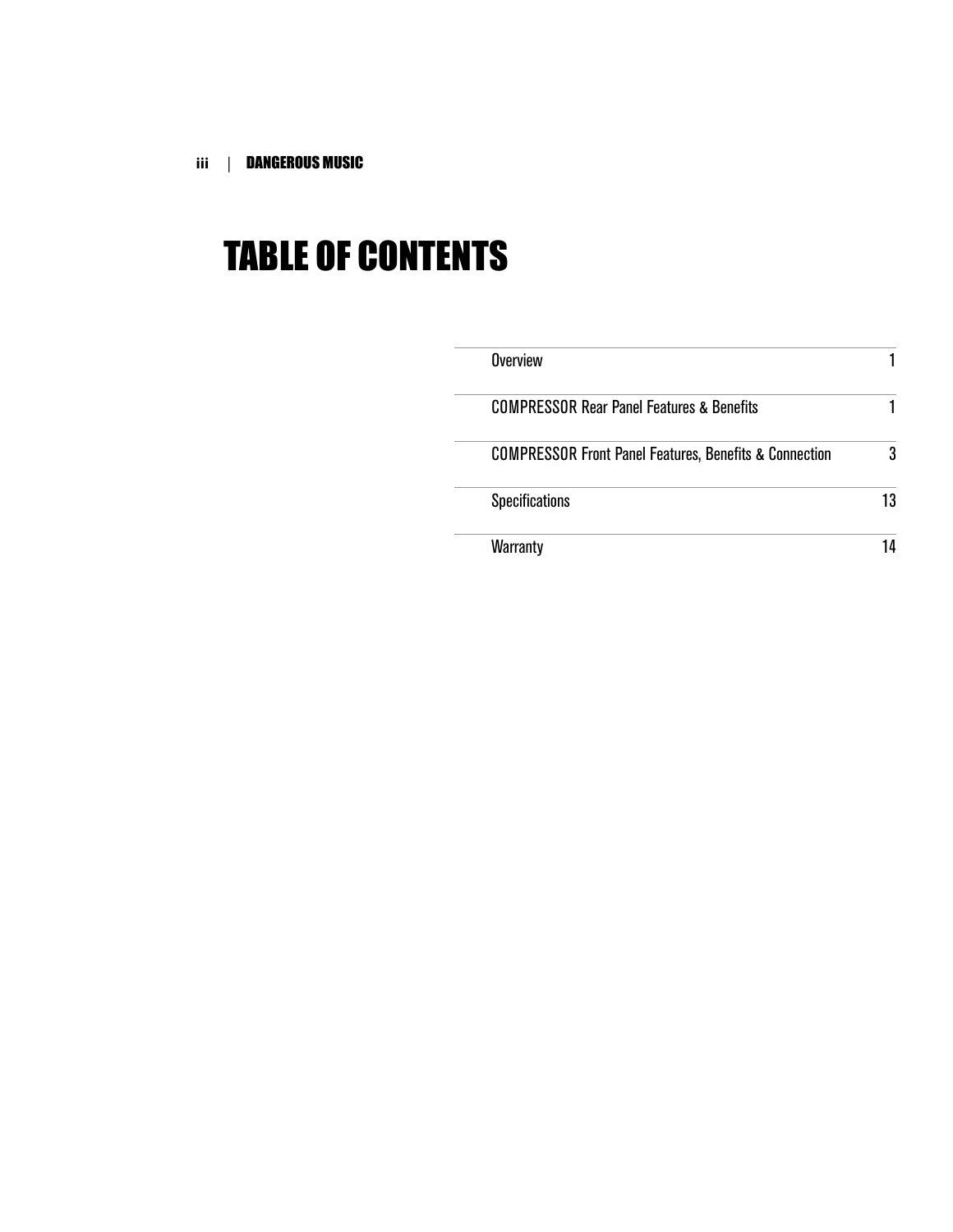### **OVERVIEW**

The **dangerous compressor** was designed to be simple, transparent and powerful. Built to the exacting standards of the mastering community, as with all things Dangerous, it has also proven indispensable for tracking and mixing. Tame a vocal, tighten a snare, crush a sampled loop or gently smooth a track- the **compressor** will rise to the occasion, providing rapid results, intuitive feedback and without coloration. Enjoy.



Unpack this game changer and celebrate. Inside the box you'll find the Compressor, this manual and a standard 3 Pin IEC power cable (don't let your quitar player steal this for his Marshall™ head.)

Note: We recommend reading the entire manual (it's short- and so is life).

### COMPRESSOR: Rear Panel Connections



**[rear panel inputs and outputs pictured above]**

#### **1. INPUTS & OUTPUTS**

Feature: Pro-quality XLR Connectors.

Benefit: More contact surface area for happy electrons to migrate through and no off-shore look-alike connectors that "almost" fit.

Note: All connections wired pin 2 hot as per AES standards.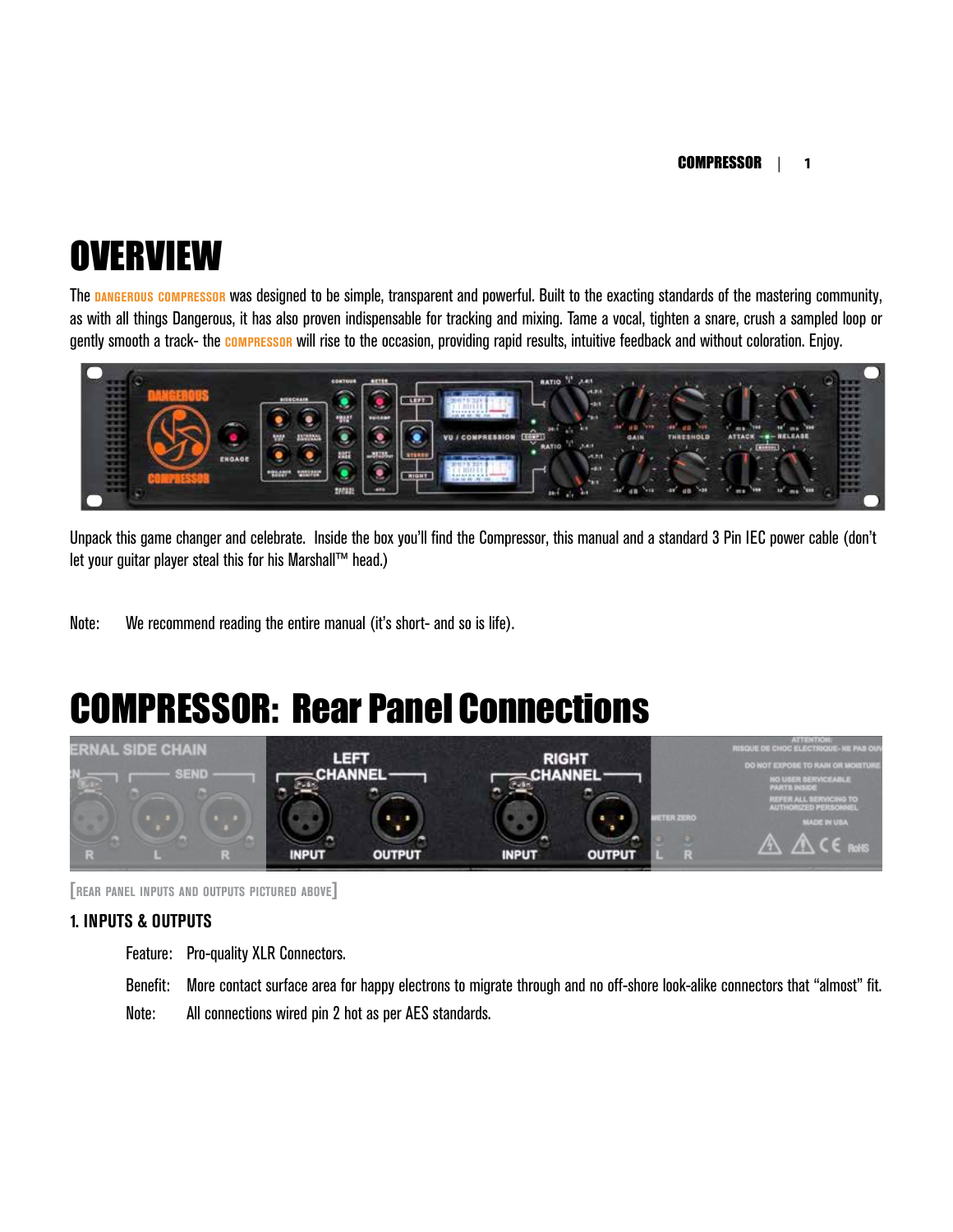

**[rear panel meter zero recessed trim pictured above]**

#### **2. METER ZERO RECESSED TRIM**

- Feature: Readjust your meters to zero in the unlikely case of drift.
- Benefit: Always have dead-on accurate metering.
- Operation: Perform this operation only when the unit has warmed up a minimum of 2 hours. Activate the **vu/comp** button (red) in order to view **GAIN REDUCTION**. Make certain no audio is present. Turn screwdriver in appropriate meter (left or right) until perfectly in line with zero.



**[external sidechain send and return pictured above]**

#### **3. EXTERNAL SIDECHAIN**

- Feature: Connect an external equalizer here. Either parametric or graphic will suffice, though parametric provides finer control.
- Benefit: Boost or cut any frequency, to make the Compressor more or less sensitive to that audio range.
- Example: See the "Sidechain" controls section.
- Tip:  $\mathbf{S}$  Cables DO make a difference. Ask for Mogami 2534 interconnects.
- Tip:  $\mathcal{F}$  To use in unbalanced mode, take your high quality Mogami cable and tie pin 3 to 1 on the XLRs



**[rear panel power section pictured above]**

#### **4. A/C CABLE & SWITCHING**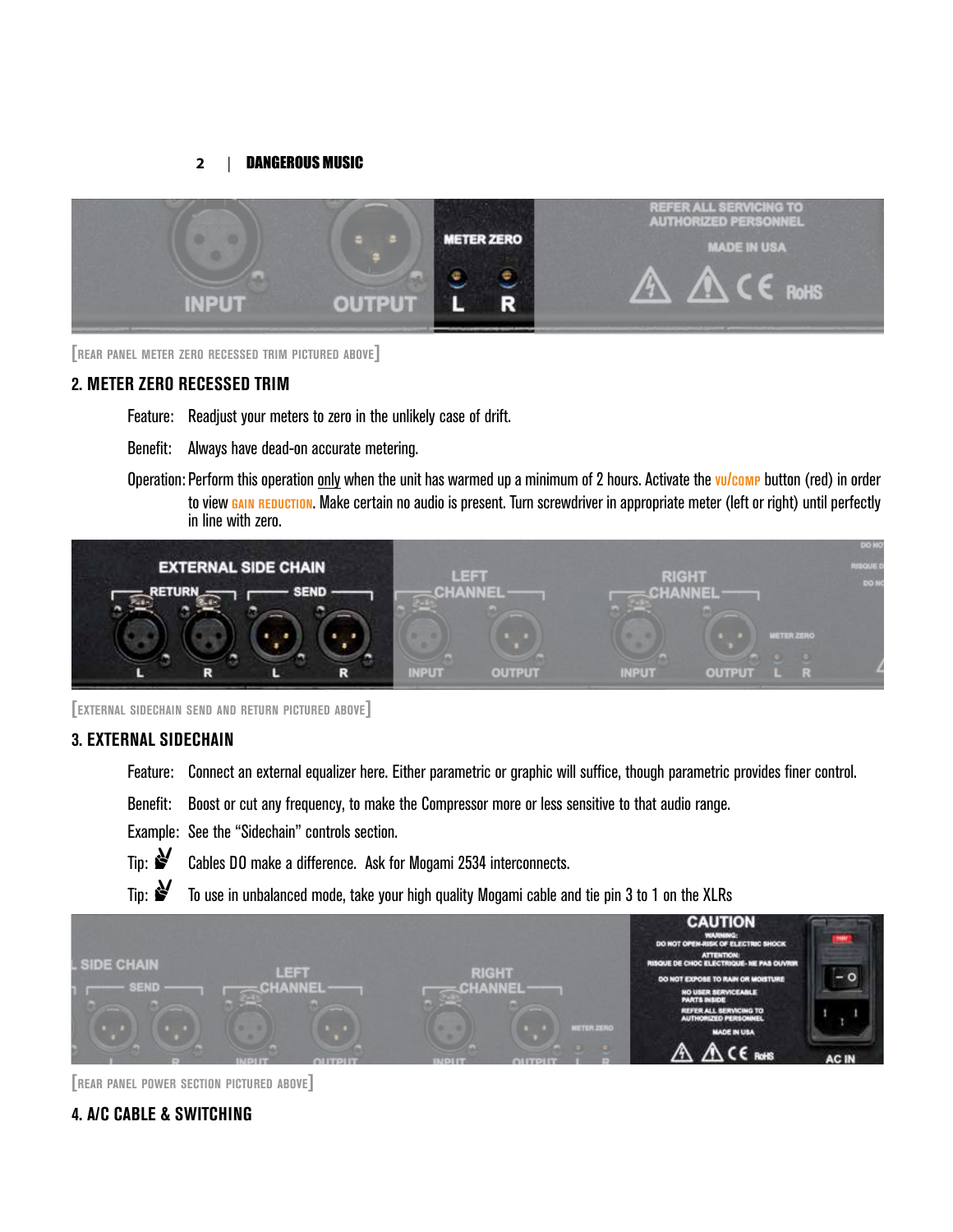- Feature: Three pin IEC cable.
- Benefit: Simple to replace if lost.
- Feature: Selectable voltage.
- Benefit: Travel with your audio tools anywhere in the world while compressing / limiting judiciously, artfully and with integrity.
- Operation: Please review the mains voltage in the red window before plugging in the unit or electrifying events may transpire. To modify the voltage, use a screwdriver to gently pry the mains inlet module's cover open and flip the fuse block around so the correct voltage appears in the window.



- Tip:  $\mathbf{\hat{S}}$  The power switch is on the inlet module. Seat the AC cable completely and use properly grounded power mains for safe and quiet operation.
- 
- Tip:  $\mathcal{F}$  If the COMPRESSOR will not power on and the outlet has proved to be working (plug in a lamp?), check the fuses under the inlet module's cover. Use 500 milliamp fast blow for 120V (America) and 250 milliamp fast blow for 240V (Europe).

### COMPRESSOR: Front Panel Features & Benefits

#### **1. ENGAGE IN & OUT**



**[jean luc picard "engage" button pictured above]**

#### Feature: Hard wire bypass **engage switch**.

Benefit: Allows true A/B comparisons by completely removing the hardware from the circuit while in bypass. In other words, many units always send your audio through the circuitry even when in "bypass," thus compromising the sound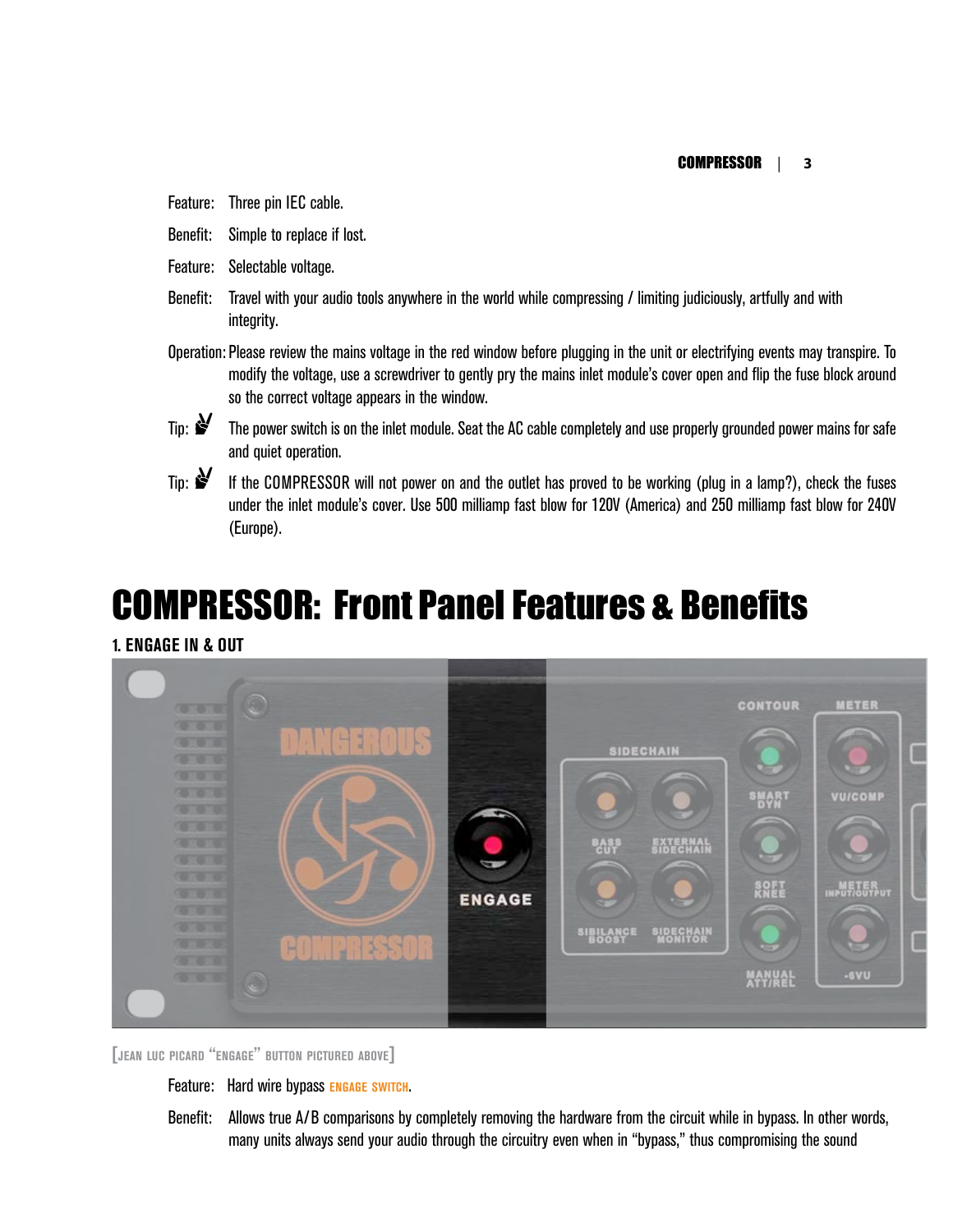quality. Therefore, you cannot compare the "before" and "after" honestly. "Hard wire" effectively removes the unit from the signal path.

<span id="page-7-0"></span>

Tip:  $\mathbf{S}$  To test any unit (even a guitar pedal) for "true hard wire bypass" design, place it in bypass and disconnect the power (AC or battery). If the unit still passes audio, it's a true hard wire bypass circuit.

Trivia: Known in the inner circles as a "sober switch".

#### **2. SIDECHAIN BUTTONS (a Quadrilogy)**



**[sidechain buttons pictured above]**

#### **INTRO**

A sidechain circuit provides what the **gain reduction** element in a compressor "hears." When cleverly designed it allows the **compressor** to become more or less sensitive to a specific frequency or group of frequencies. In other words, let's say you're committing a mix. The final feels like it needs more **gain reduction** (i.e. compression/limiting), but when engaged, every time the kick drum sounds, the entire mix drops in level. By reducing the compressor's sensitivity to low frequency content (i.e. BASS!), it will allow the kick drum to strike, without over-triggering the **compressor**.

#### **BASS CUT**

Feature: Reduces sensitivity to low frequency energy. (i.e. the **compressor** won't react as much to bass).

Benefit: Keeps the compressor from "dunking" with loud bass or kick drum levels. (i.e. more bass, while controlling the rest)

Technical: **bass cut** introduces a 6dB per octave filter, 3dB down at 60Hz.

#### **SIBILANCE BOOST**

Feature: Increases sensitivity to high frequency energy. (i.e. the **compressor** will react more to the top end).

Benefit: Tame the harshness without resorting to EQ changes.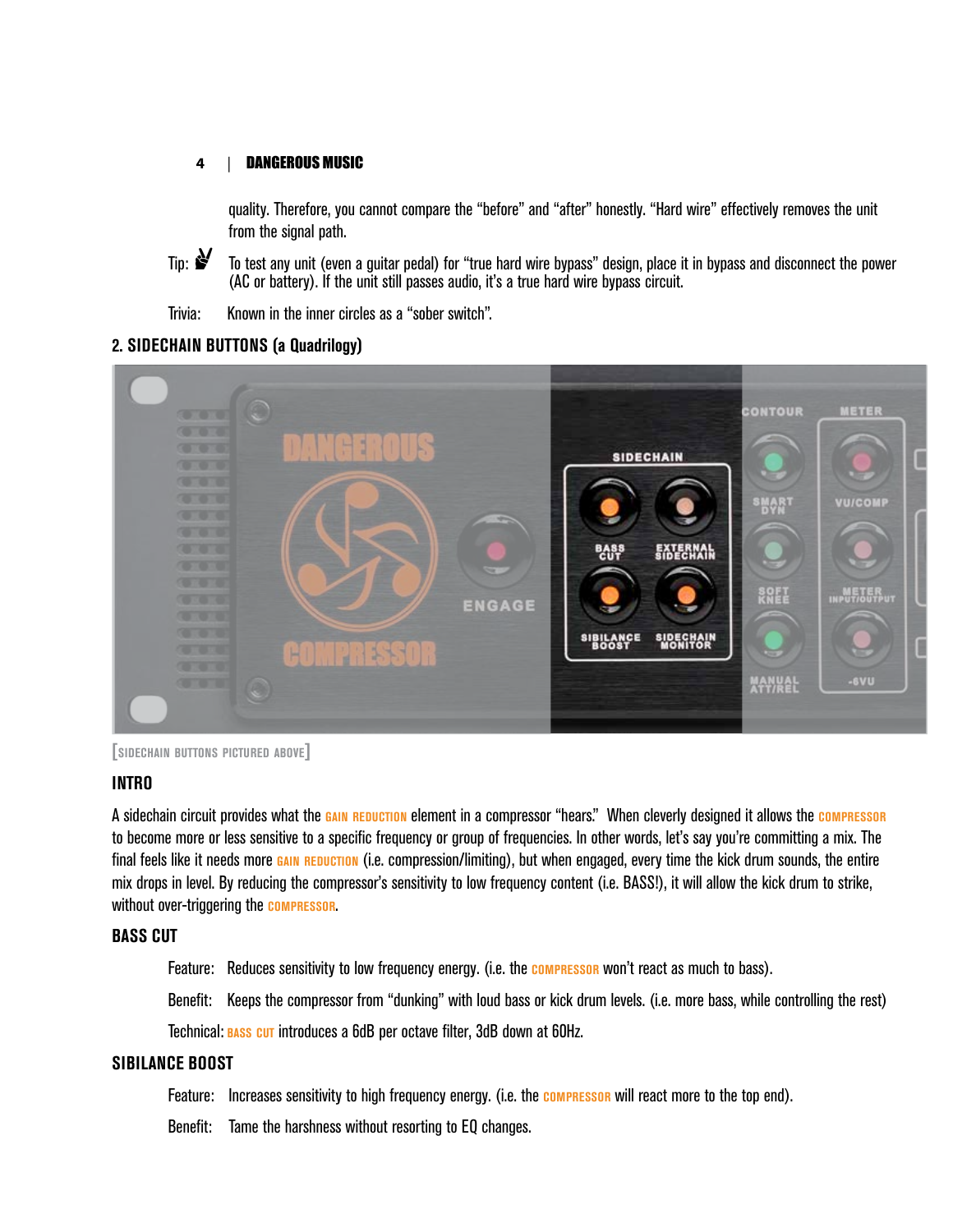English: Control sibilance by reducing "s's" from a singer or gently tame the harshness from cymbals recorded with cheap Chinese condenser mics or poorly re-sampled loops.

Technical: **sibilance boost** kicks in a Baxandall shelving EQ with 2dB of boost at 5kHz.

#### **EXTERNAL SIDECHAIN**

- Feature: When **external sidechain** is engaged, this allows connectivity with an external equalizer (i.e. plug in that graphic or parametric equalizer you had junked in the attic).
- Benefit: By employing an outboard eq, you are able to increase or decrease sensitivity to specific frequencies.
- Example: The snare drum has a vicious ring that is "no bueno". When it hits the limiter it proves even more villainous. Connect the parametric eq your bass player left you when he stole your girlfriend and engage the external sidechain. Then boost the level and sweep the frequencies until you hear it grabbing the offending ring.
- Tip:  $\mathbf{S}'$  When **EXTERNAL SIDECHAIN** is engaged, the audiophile electronics of the Compressor's sidechain circuit are still available. In other words, you can use your external hardware and the **bass cut and/or sibilance boost** simultaneously- that's powerful.

#### **SIDECHAIN MONITOR**

Feature: Hear only what the sidechain hears.

- Benefit: Target exactly the audio perpetrator. In other words, go after the problem and leave the rest of the audio unscathed.
- Example: To find and dispatch an offensive snare drum ring that the tracking engineer was too stoned to address while recording, connect your external equalizer, engage the **sidechain monitor** button, boost the eq's level and start sweeping frequencies until you hear it caught in the cross hairs. (In other words, offensively isolated.) Disengage **sidechain monitor** and now toggle between before and after with the **engage** button. The more you boost that frequency,the more Compressor will duck it when it rear's its ugly head.

#### **3. CONTOUR BUTTONS**



**[contour buttons pictured above]**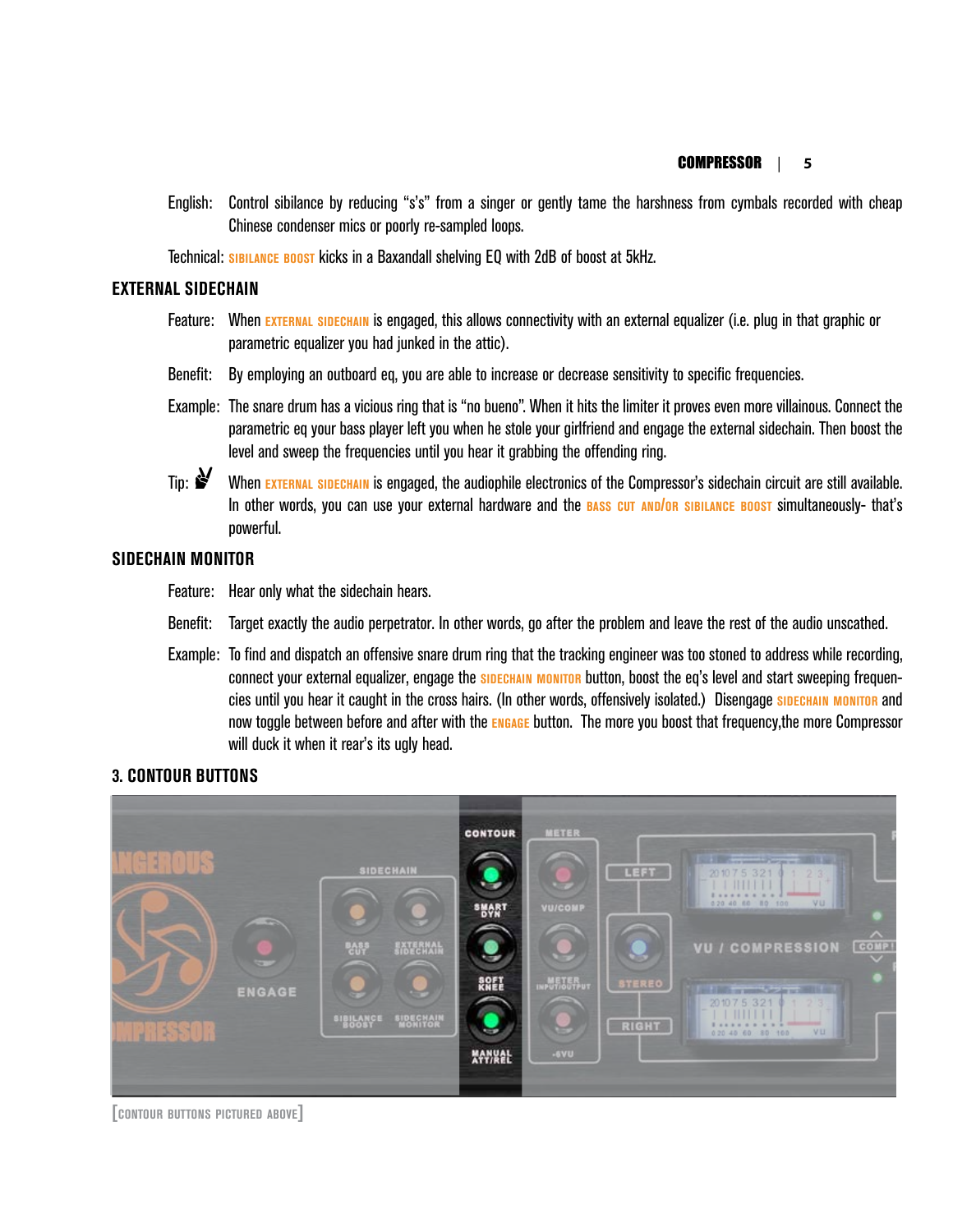#### **SMART DYNAMICS**

Feature: **SMART DYN** employs two independent slopes in the detection circuit.

- Benefit: One section of the detector controls the average level. The other handles only rapid transients. Normally a spike would shove down the entire track, creating an audible faux pas moment. Instead, the normal slope portion handles the smoothing of the entire content and the other deals with the spikes. This results in a higher average level relative to peak, without the stereo image collapsing. Dangerously brilliant.
- Tip:  $\mathcal Y$  Most end users leave this option selected when working on program material (a mix or a master.)

#### **SOFT KNEE**

- Feature: **SOFT KNEE** creates a gentler triggering of the VCA.
- Benefit: When the threshold is crossed and **gain reduction** is activated, instead of an aggressive transition, **soft knee** allows a gentler, less audible transition.





**[hard knee (green) and soft knee (orange) graph pictured above]**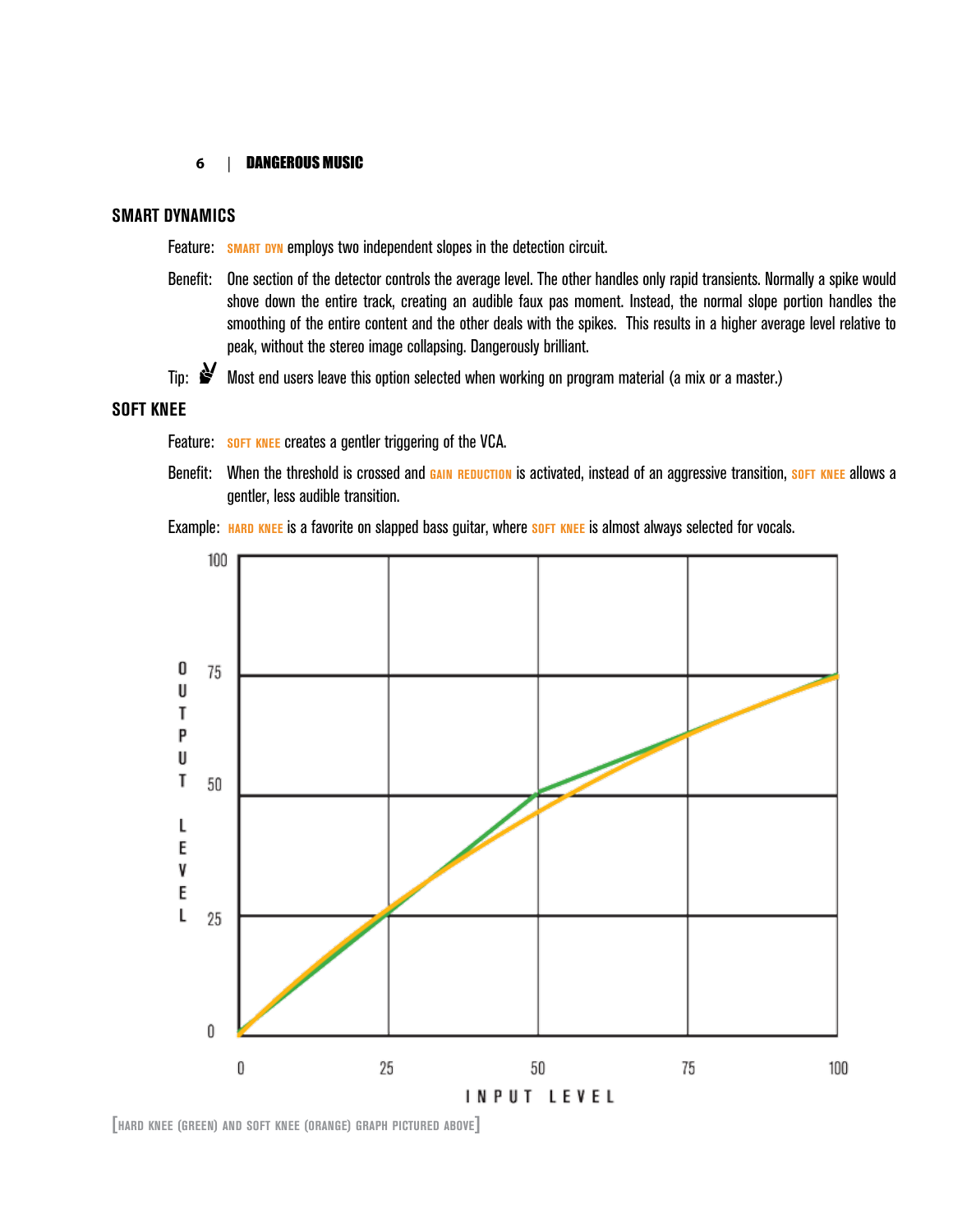#### **MANUAL ATTACK / RELEASE**

Feature: By default, the unit is set to **auto attack / release** mode. Engaging this button will override the **auto attack / release**.

Benefit: The **auto attack / release** has a preset timing of approximately 30 milliseconds for both. Engaging the button will allow the use of the attack and release knobs. The green LED between the knobs will also light, reminding you that they are activated.

Tip: , Have a pesky backseat producer riding you like a hobby horse? Place the **compressor** in **auto attack / release** and allow them to make the manual and completely ineffective adjustments to their heart's content.

#### **4. METER BUTTONS**





#### **VU/COMP BUTTON**

- Feature: Toggle between VU and Gain Reduction to view their respective activity on the meters.
- Benefit: Receive visual confirmation of how much **input level** or **output level** (dim red) or **gain reduction** (bright red) is taking place. This provides feedback for not only the amount of **gain reduction** taking place, but also the speed of change (see **attack / release** section further ahead).

Operation:With the **vu/comp** button engaged (bright red), the meters will display the amount of **gain reduction**.

With the button disengaged (dim red), the meters will display either **INPUT LEVEL** or **output LEVEL** depending on the status of the **meter button**. (See **meter button** section below).

#### **METER INPUT/OUTPUT BUTTON**

Feature: Toggle between **input level** (dim red) and **output level** (bright red) to view their respective activity on the meters.

Benefit: Receive visual confirmation of **input** or **output** level.

Operation:With the **vu/comp** button disengaged (dim red), toggle between **input level** or **output level**.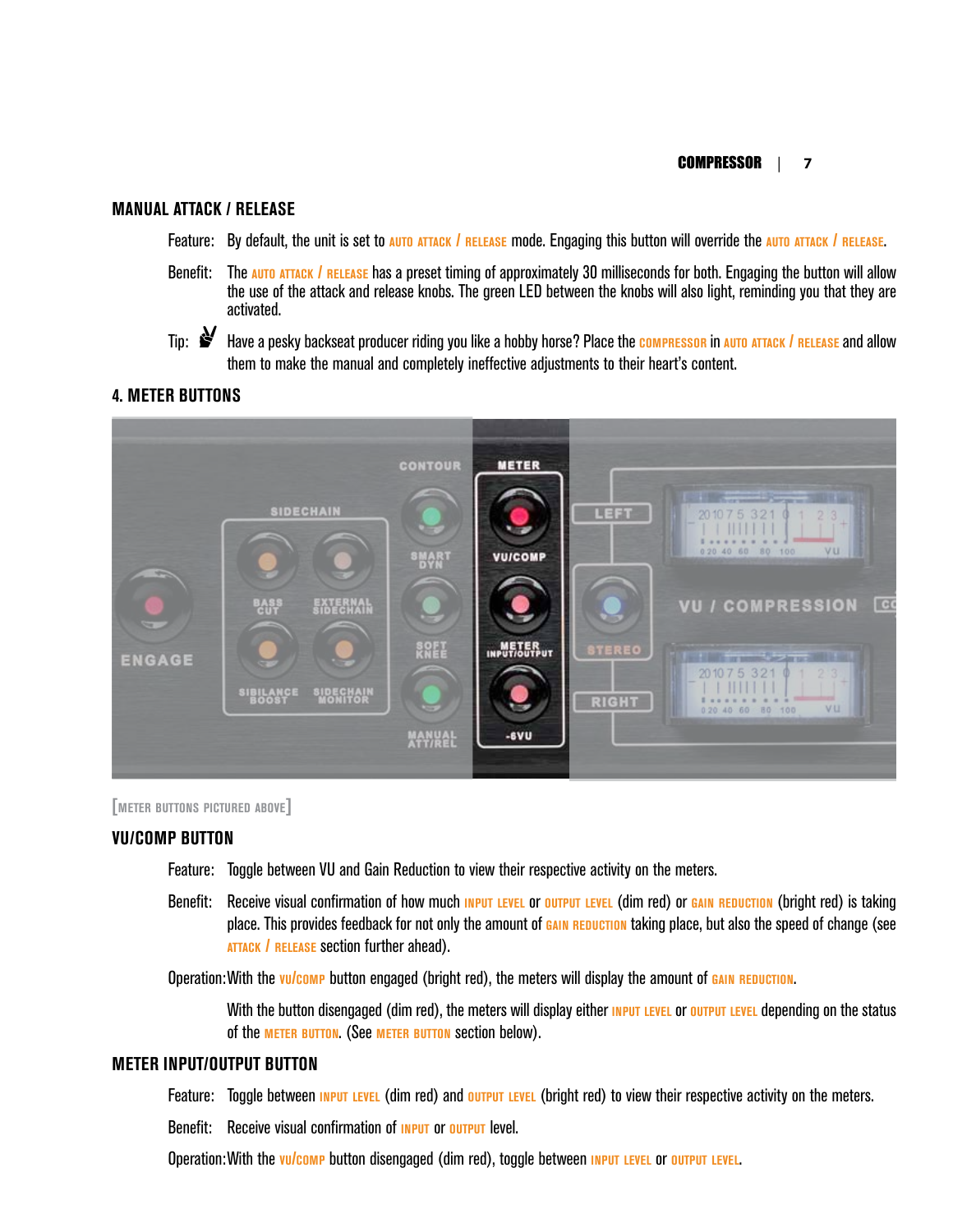Tip:  $\mathbf{S}'$  **METER BUTTON** not working? Don't panic. With the *vulcomp* button engaged (red), the meters will only display the amount of **gain reduction**, thereby rendering the **meter button** inactive. Disengage the **vu/comp** button (unlit).

#### **-6VU BUTTON**

- Feature: Reduce the signal present at the meters by -6VU.
- Benefit: When the levels are hot, pinning the meter can damage it.
- Note: Does not affect **gain reduction** meter ballistics, just sensitivity (don't blush).

#### **5. STEREO BUTTON**



**[stereo meter button pictured above]**

- Feature: The **compressor** may be operated in either **dual mono** mode (button dim) or **stereo** mode (button bright). **dual mono** has two completely independent paths; for example, kick drum in one channel and snare in the other. **stereo** mode may be applied to stereo instruments, stems or complete mixes.
- Benefit: Many stereo compressors sum the left and right channels and feed that signal to one detector. Unfortunately, any out of phase material will either not get compressed or will be under compressed. Furthermore, this will over represent mono (content up the middle) and under represent panned instruments to the VCA, thus making the compressor overreact to kicks, snares, and the lead vocal while not dealing with the panned toms, guitars and keys. The **STEREO** button on **compressor** still uses both detectors to drive each channel's VCA for a more musical experience.
- Tip:  $\mathcal{F}$  Please note: Both ratio knobs should be at the same setting when running in stereo. Also, the top Gain and Threshold controls work both channels. This makes it quick and easy to alter the gain and threshold of both detectors. You get the best of both worlds! Dual mono performance with the simplicity of a stereo compressor.
- 
- Tip:  $\mathcal{F}$  The attack and release are still independent. This comes in handy if there are transients on one side (loud hi-hat or guitar plucks) that you don't want dunking the whole mix. Just set a longer attack time to cure this problem.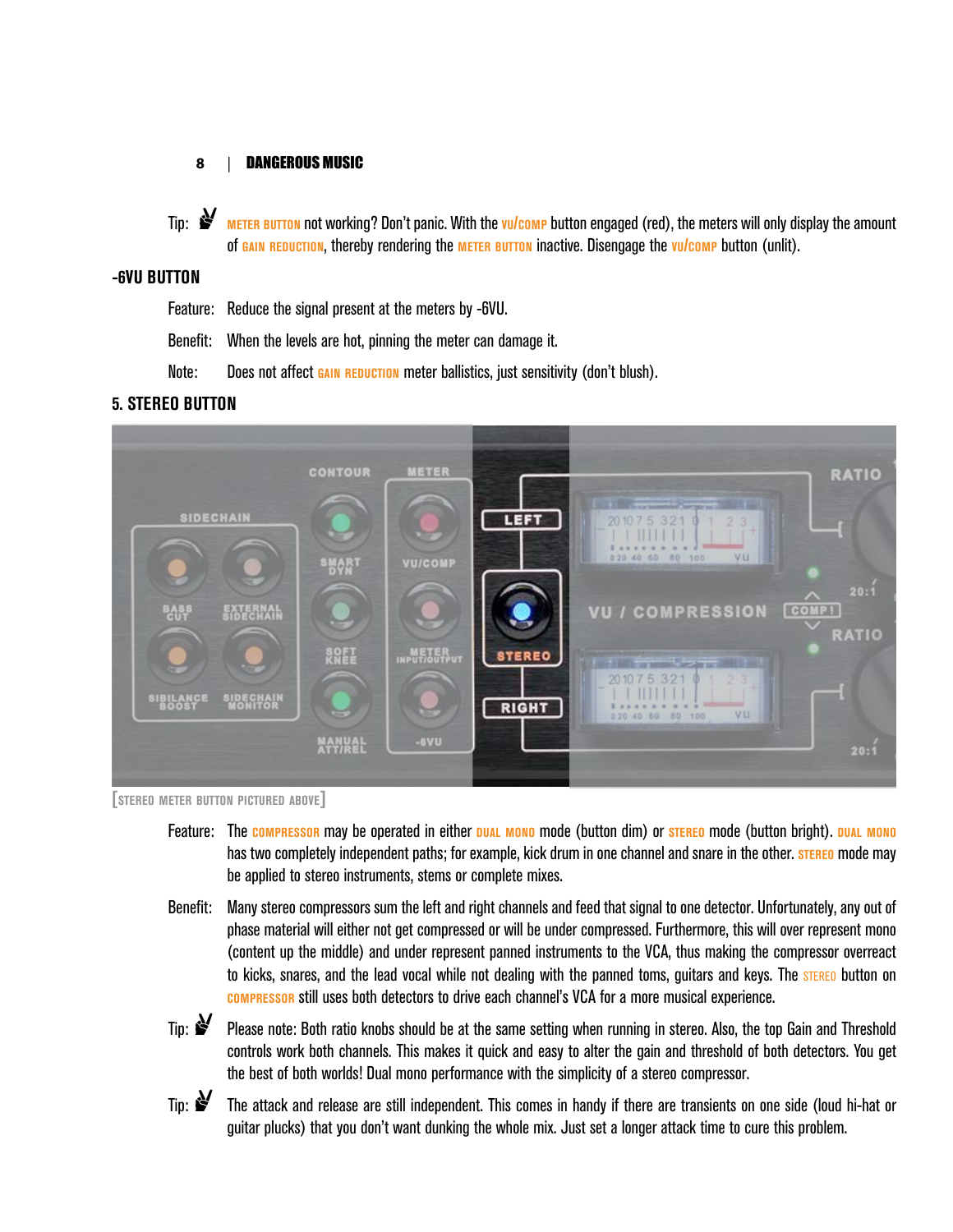Note: While in **STEREO** mode, the gain reduction will always track identically, since the control voltages are added together. Both channels react to whichever one is triggered, thus maintaining the stereo image.



#### **6. VU METERS & LED INDICATORS**

**[vu meters and led indicators pictured above]**

- Feature: Visual feedback via both classic vu METERS and LEDS.
- Benefit: Leverage the *vu* METERS for averages and the LEDS to identify fleeting transients: like the Audio Sherlock Holmes, catch even a single transient crossing the threshold.
- Tip:  $\mathcal{F}$  This provides feedback for not only the amount of **GAIN REDUCTION** taking place, but also the speed of change (see ATTACK **/ release** section further ahead).
- Note: **vu METERS** and **LEDS** are inactive when unit in bypass (not engaged).

#### **7. RATIO KNOBS**



**[ratio knobs pictured above]**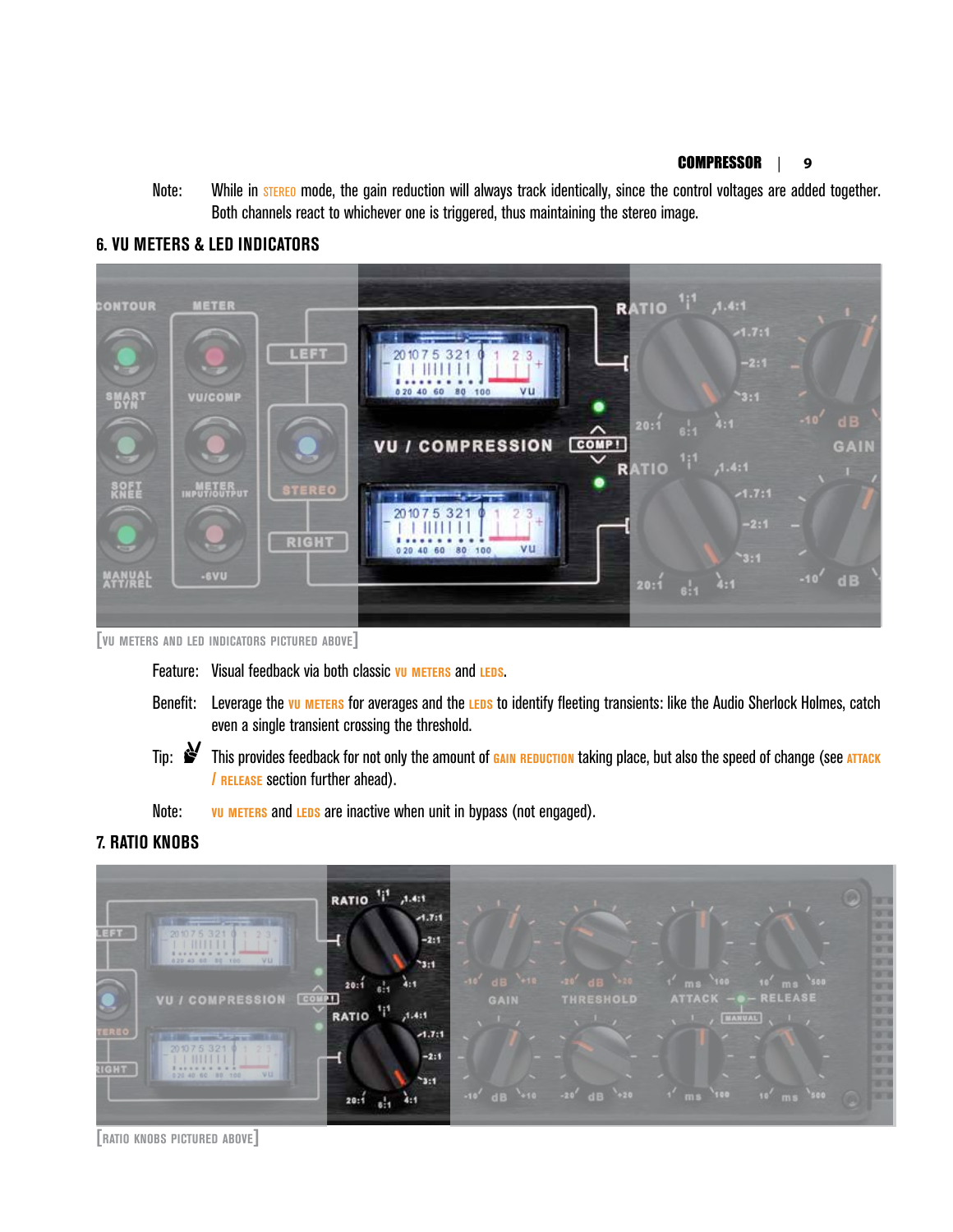Feature: Stepped controls with subtle ratios:

1.4:1 • 1.7:1 • 2:1 • 3:1 • 4:1 • 6.1 • 20:1

Benefit: "Stepped" in this case means exacting, so you can control with confidence. The subtle ratios (i.e. 1.4 : 1 vs. 1.7 : 1) are incredibly powerful.

Definition: **RATIO** is the "how much" control. **THRESHOLD** is the "when" control. In other words, **RATIO** determines "how much" the level will be tamed once the audio crosses the **THRESHOLD** or the "when" control.

#### **8. GAIN (MAKEUP) KNOBS**



**[gain knobs pictured above]**

Feature: Compensate for level lost while compressing or limiting.

Benefit: When conducting a true A/B comparison of "before and after" it is critical that the levels are identical. Otherwise the louder shall always prevail (much like that macho talker on his cell phone in the restaurant). Secondly... we do not want to lose gain on it's way to the audio's next port of call or we will be adding noise at every toll booth.



Tip:  $\mathbf{S}'$  The **gain** controls are ganged in **steral mode**, thus the top knob will control both channels.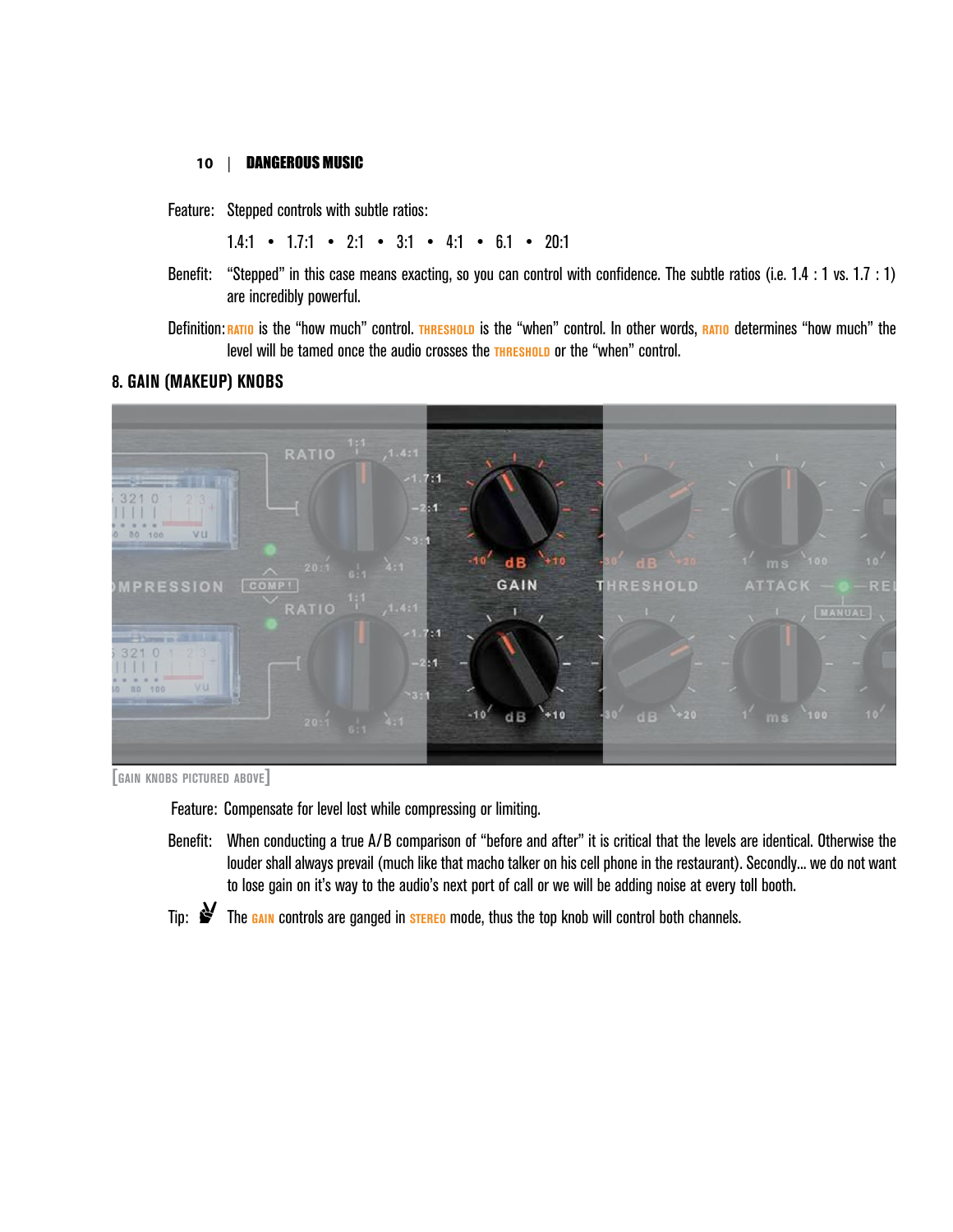#### **9. THRESHOLD KNOBS**



**[threshold knobs pictured above]** 

Feature: **THRESHOLD** selects the point where the GAIN REDUCTION kicks in.

Benefit: **THRESHOLD** is the "when" control. "When" does the compressor start working? Gain reduction is implemented when the audio crosses this level or **threshold**.

Operation:Full clockwise has little or no effect. Bring it back gradually, counterclockwise for implementation.

Tip:  $\mathbf{r}$  **RATIO** determines "how much" the level will be tamed once it crosses the **THRESHOLD**.

Tip:  $\mathcal Y$  The **THRESHOLD** controls are ganged in **STEREO** mode, thus the top knob will control both channels.

#### **10. ATTACK KNOBS**



**<sup>[</sup>attack knobs pictured above]**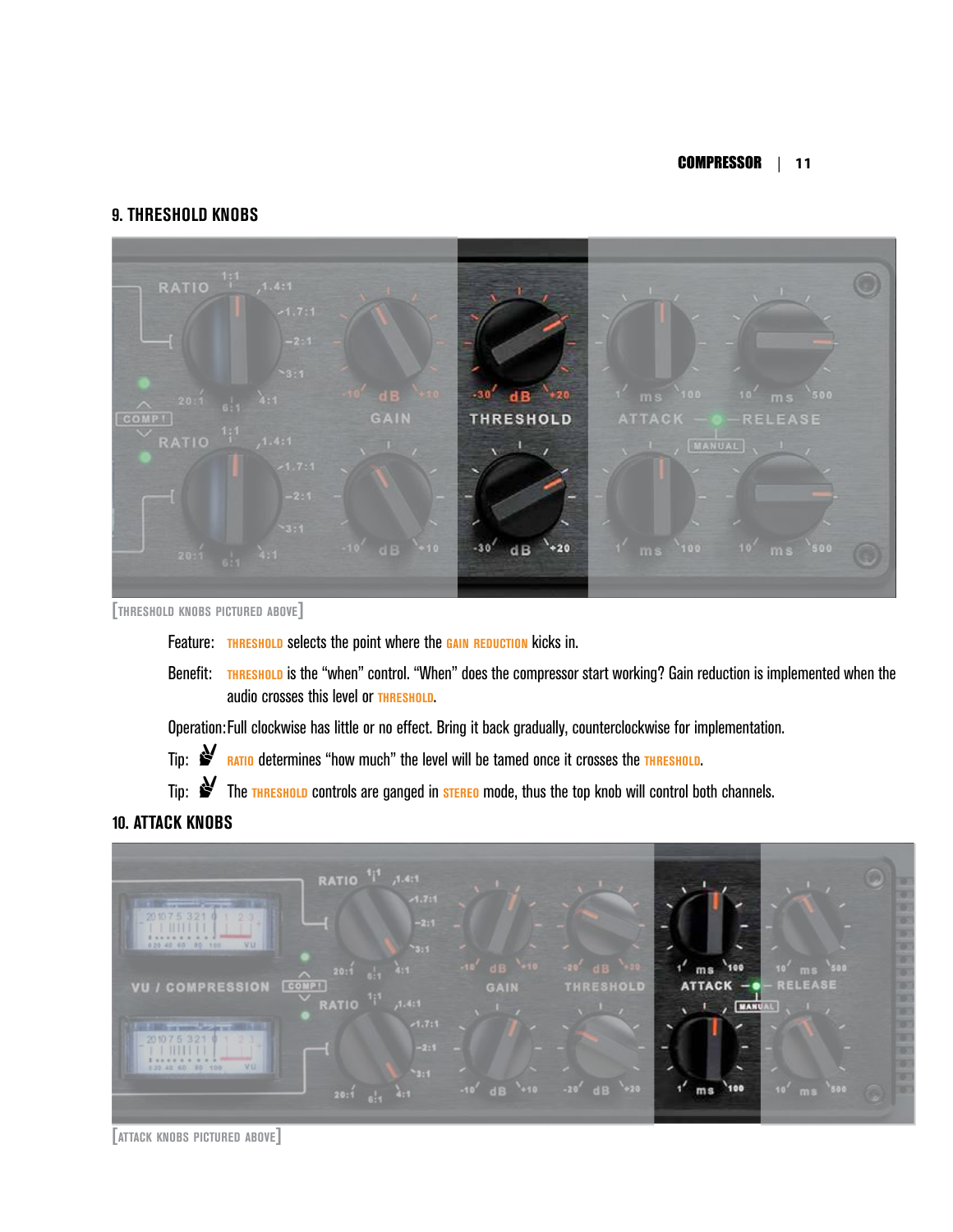Feature: Determines "how fast" the **GAIN REDUCTION** kicks in.

Benefit: Tailor the speed to control transients or allow them to slip past and sculpt other portions of the audio.

Operation:Full clockwise is 100 milliseconds (slow), full counterclockwise is 1 millisecond (fast).

- Tip:  $\mathbf{\hat{S}}$  On a kick drum, setting the **ATTACK** too fast, will make it appear to lose bass content.
- Tip:  $\mathbf{S}'$  Most end users will opt for the **AUTO ATTACK** / RELEASE option.
- Note: The **manual att/rel** button must be activated (lit) to engage these controls. The green LED between the **attack & release** knobs will also light.
- Tip:  $\mathcal{F}$  The attack and release are still independent. This comes in handy if there are transients on one side (loud hi-hat or guitar plucks) that you don't want dunking the whole mix. Just set a longer attack time to cure this problem.

#### **11. RELEASE KNOBS**



**[release knobs pictured above]**

- Feature: Determines "how long" gain reduction is active after dropping below the **THRESHOLD**.
- Benefit: Tailor the time to control sustain or sculpt other portions of the audio.

Operation:Full clockwise is 500 milliseconds (slow), full counterclockwise is 10 milliseconds (fast).

- Tip:  $\mathbf{S}$  On a snare drum, setting a slower **RELEASE** time will accentuate the decay. Faster times will allow the compressor to reset between hits.
- Note: The **manual att/rel** button must be activated (lit) to engage these controls. The green LED between the **attack & release** knobs will also light.
- Tip:  $\mathbf{S}'$  The attack and release are still independent. This comes in handy if there are transients on one side (loud hi-hat or guitar plucks) that you don't want dunking the whole mix. Just set a longer attack time to cure this problem.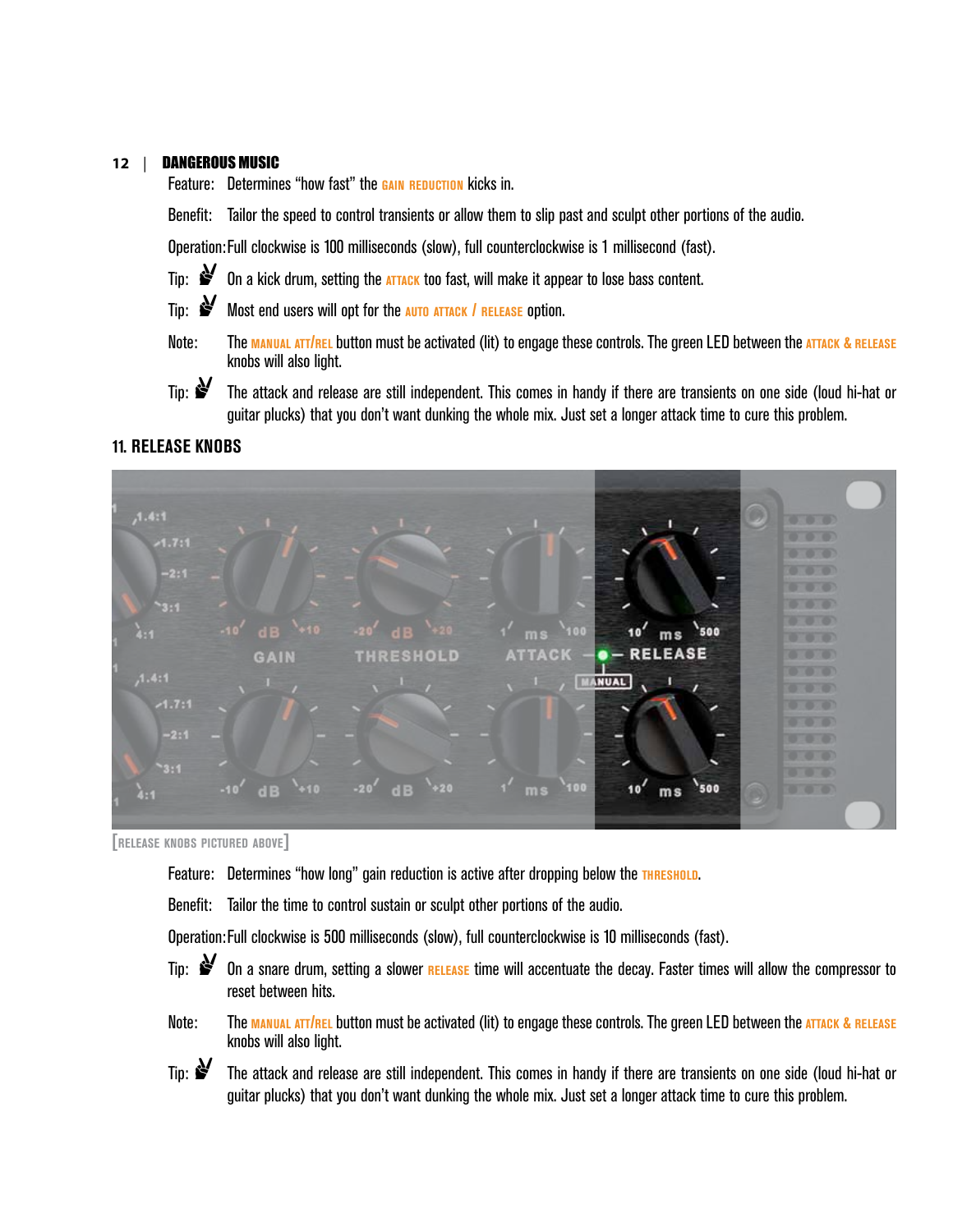### SPECIFICATIONS

| <b>Frequency Response</b>  | +- 0.25dB from 15Hz to 80kHz                                                                                |
|----------------------------|-------------------------------------------------------------------------------------------------------------|
| Maximum level              | $> +27$ dBu                                                                                                 |
| Noise floor                | <-93dBu band limited from 22Hz-22kHz                                                                        |
| $THD + N$                  | < 0.005%                                                                                                    |
| IMD                        | < 0.007%                                                                                                    |
| <b>Crosstalk rejection</b> | >115dB@1kHz                                                                                                 |
| <b>Replacement Fuses:</b>  | <b>USA</b><br>500mA fast blow for 120V<br>Europe<br>250mA fast blow for 240V                                |
| Input Impedance:           | 20K Ohms                                                                                                    |
| Output Impedance:          | 50 Ohms                                                                                                     |
| Side Chain filters:        | Bass cut is 6dB/octave, -3dB at 60Hz<br>Sibilance boost corner frequency is 1kHz with +2dB at 5kHz shelving |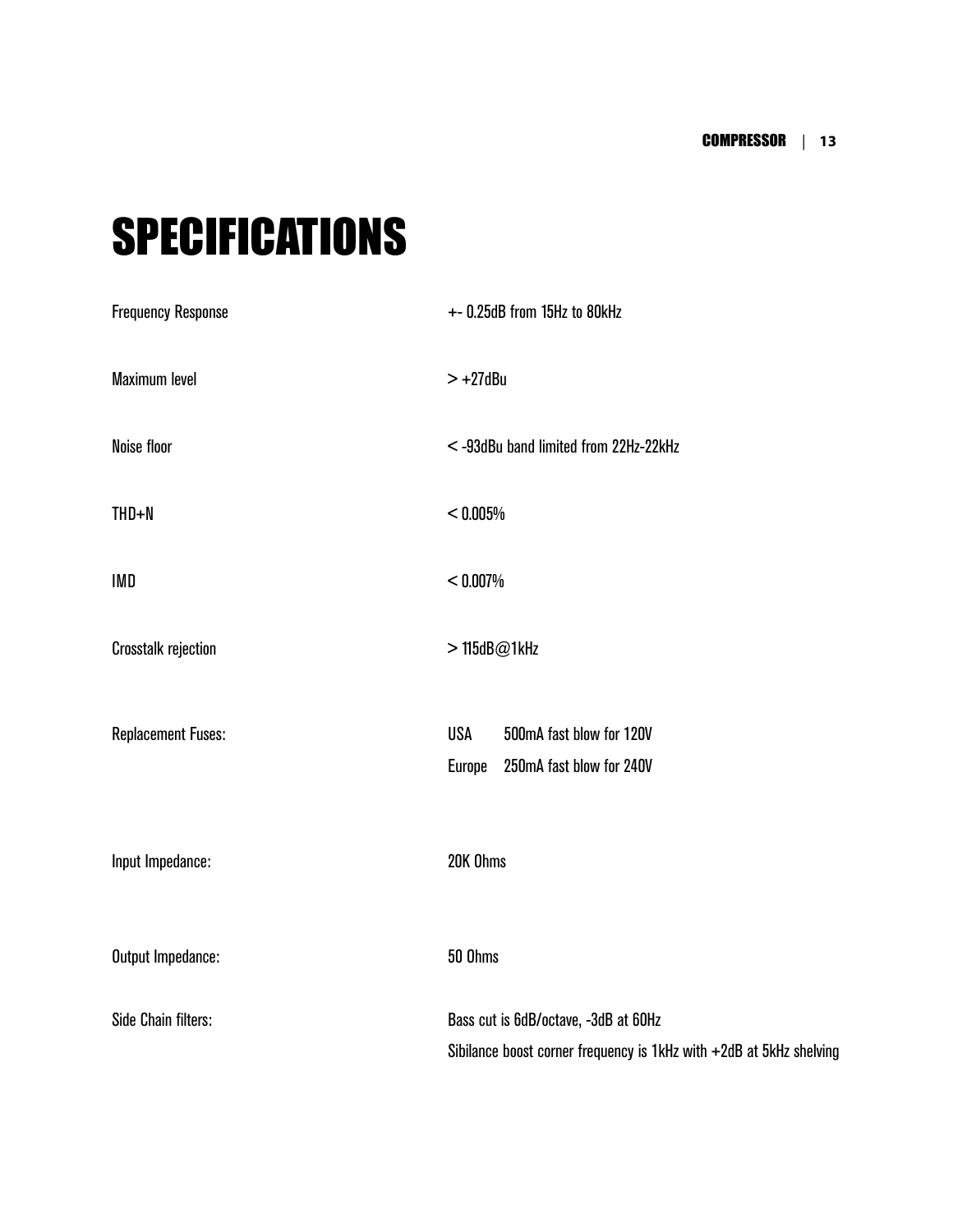### WARRANTY

#### **Free 2 year extended warranty with online registration.**

Standard warranty: 90 days parts and labor, subject to inspection.

Does not include damage incurred through shipping damage, abusive operation or modifications/attempted repair by unauthorized technicians.

| <b>USA</b>                     | <b>EUROPE</b>                     |
|--------------------------------|-----------------------------------|
| Dangerous Music Inc.           | <b>Dangerous Music Europe</b>     |
| 231 Stevens Road               | Stieleichenweg 55                 |
| Edmeston, NY 13335             | 50999 Cologne, Germany            |
|                                | Fon: +49 2236 393731              |
|                                | Fax: +49 2236 393732              |
| Email: info@dangerousmusic.com | E-mail: $info@dangerous music.de$ |

Dangerous Music, Inc. reserves the right to alter the software and design of their equipment.

If after reading the manual more information for an application is needed, please contact us via email for the quickest response.

- •Factory contact for RA# must occur before shipping a unit to us for service.
- •Please keep the original cartons in case storage or transportation of units is required.
- •Always insure shipment as these damages are not covered by the warranty.
- •Thank you for actually reading the manual. Now go make some Dangerous Music!